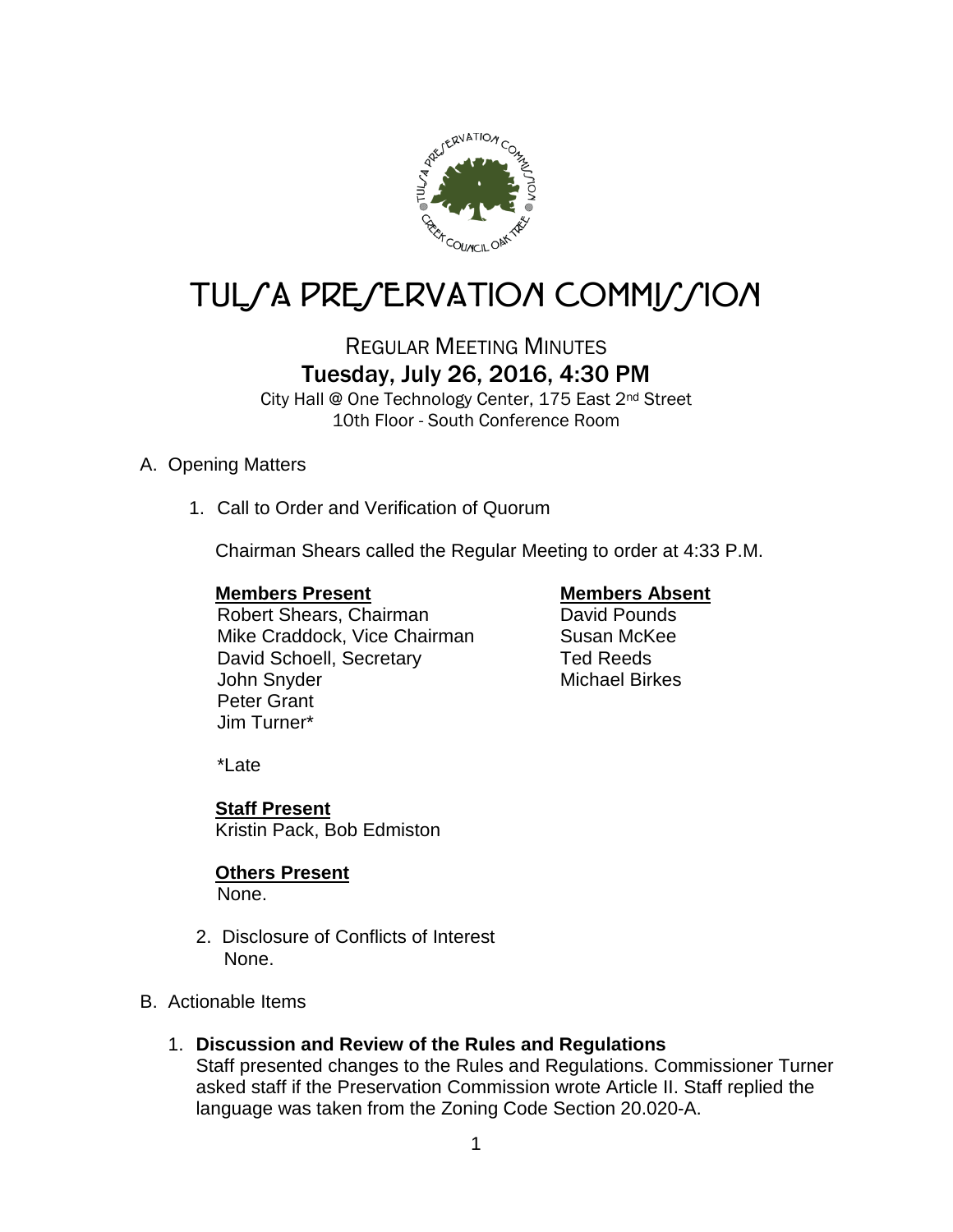Commissioner Craddock made a motion to approve the revisions to the Rules and Regulations. The motion was seconded by Commissioner Schoell. The motion was approved unanimously.

## **Vote: Revisions to the Rules and Regulations**

| <b>In Favor</b> | <b>Opposed</b> | <b>Abstaining</b> | <b>Not Present</b> |
|-----------------|----------------|-------------------|--------------------|
| 1. Shears       |                |                   | Pounds             |
| 2. Craddock     |                |                   | Reeds              |
| 3. Schoell      |                |                   | McKee              |
| 4. Turner       |                |                   | <b>Birkes</b>      |
| 5. Neal         |                |                   |                    |
| 6. Snyder       |                |                   |                    |
| 7. Grant        |                |                   |                    |

2. **Discussion and Review of the Unified Design Guidelines** Staff presented changes to the Unified Design Guidelines. Commissioner Turner asked staff with the term "street yard", as defined by the new Zoning Code, will it affect how the Preservation Commission reviews fences, specifically privacy fences. Staff stated they will review the Zoning Code and present a report at the next Tulsa Preservation Commission regular meeting. Commissioner Turner stated his concern was having a privacy fence in the front yard. Commissioner Neal noted it may have been an error in the diagram in the Zoning Code. Commissioner Grant agreed with Commissioner Neal.

Commissioner Craddock made a motion to continue the revisions to the Unified Design Guidelines to the next Regular Meeting. The motion was seconded by Commissioner Turner. The motion was approved unanimously.

#### **Vote: Revisions to the Unified Design Guidelines**

| In Favor    | <b>Opposed</b> | <b>Abstaining</b> | <b>Not Present</b> |
|-------------|----------------|-------------------|--------------------|
| 1. Shears   |                |                   | Pounds             |
| 2. Craddock |                |                   | Reeds              |
| 3. Schoell  |                |                   | McKee              |
| 4. Turner   |                |                   | <b>Birkes</b>      |
| 5. Neal     |                |                   |                    |
| 6. Snyder   |                |                   |                    |

- 7. Grant
- C. Reports